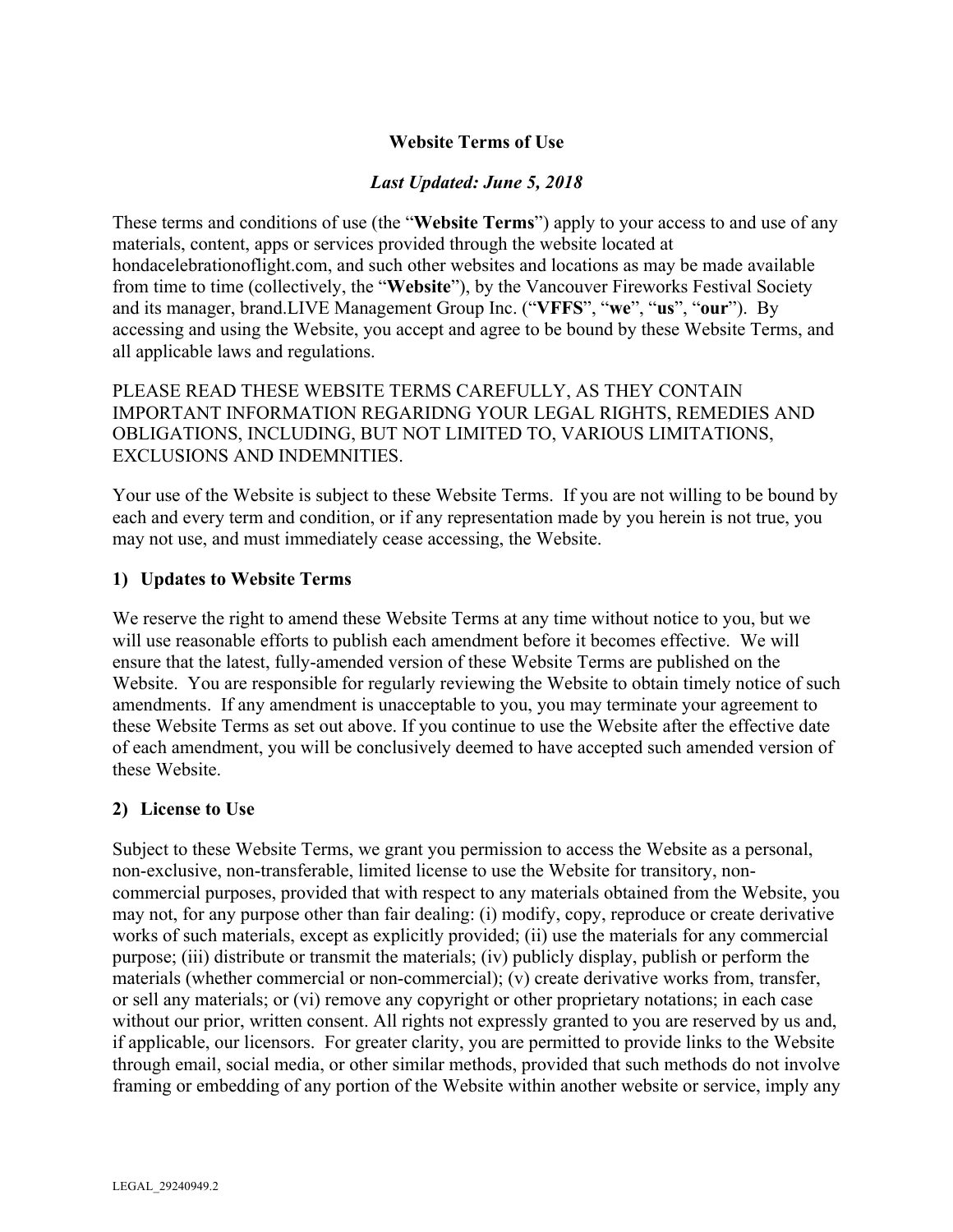affiliation between you and us or you and the Website, or portray us or the Website in a false or misleading manner.

### **3) Privacy Policy**

You acknowledge that you have read the Privacy Policy located on the Website at, as it may be updated from time to time (the "**Privacy Policy**"), and hereby consent to the collection, use and disclosure by us and our agents of your personal information (whether previously collected or to be collected) for the purposes identified therein. You also consent to our use of such personal information in accordance with applicable terms and conditions contained in these Website Terms and such Privacy Policy, which is incorporated herein by reference and forms an integral part hereof.

### **4) Proprietary Rights**

In these Website Terms, "**Content**" means all materials and content, including designs, editorial, text, graphics, audiovisual materials, multimedia elements, photographs, videos, music, sound recordings, reports, documents, software, information, formulae, patterns, data and any other work.

a) *Our Content* – Except where expressly stated otherwise, all right, title and interest in and to the Website and all Content, source code, processes, designs, technologies, URLs, domain names, marks and logos forming any part of the Website (collectively, "**Our Content**") is fully vested in us, our licensors or our suppliers and are protected by applicable copyrights, trademarks, patents, trade secrets or other proprietary rights and laws. You agree that Our Content is licensed subject to these Website Terms, including the disclaimers and limitations of liability herein. Nothing in your use of the Website or these Website terms grants you any right, title or interest in or to Our Content except the limited right to use the Website as set out herein.

b) *Third Party Content* – Content accessed or available through the Website or the Internet may be owned by parties other than you or us (collectively, "**Third Party Content**") and may be protected by applicable copyrights, trade-marks, patents, trade secrets or other proprietary rights and laws. Nothing in your use of the Website or these Website Terms grants you any right, title or interest in or to this Third Party Content except for the limited right to use the Website as set out herein.

c) *Responsibility for Content* – You acknowledge and agree that you are exclusively responsible for determining the accuracy, suitability, harmfulness or legality of any content, information or material received, transmitted or sent by you using the Website.

d) *Public Transmission and Caching* – You acknowledge and agree that the technical processing and transmission of the Website, including Content, may involve transmissions over various networks and changes to conform and adapt to technical requirements of connecting networks or devices, and that such Content may be subject to "caching" or other technical processing or transmission policies and procedures by us or at intermediate locations on the Internet.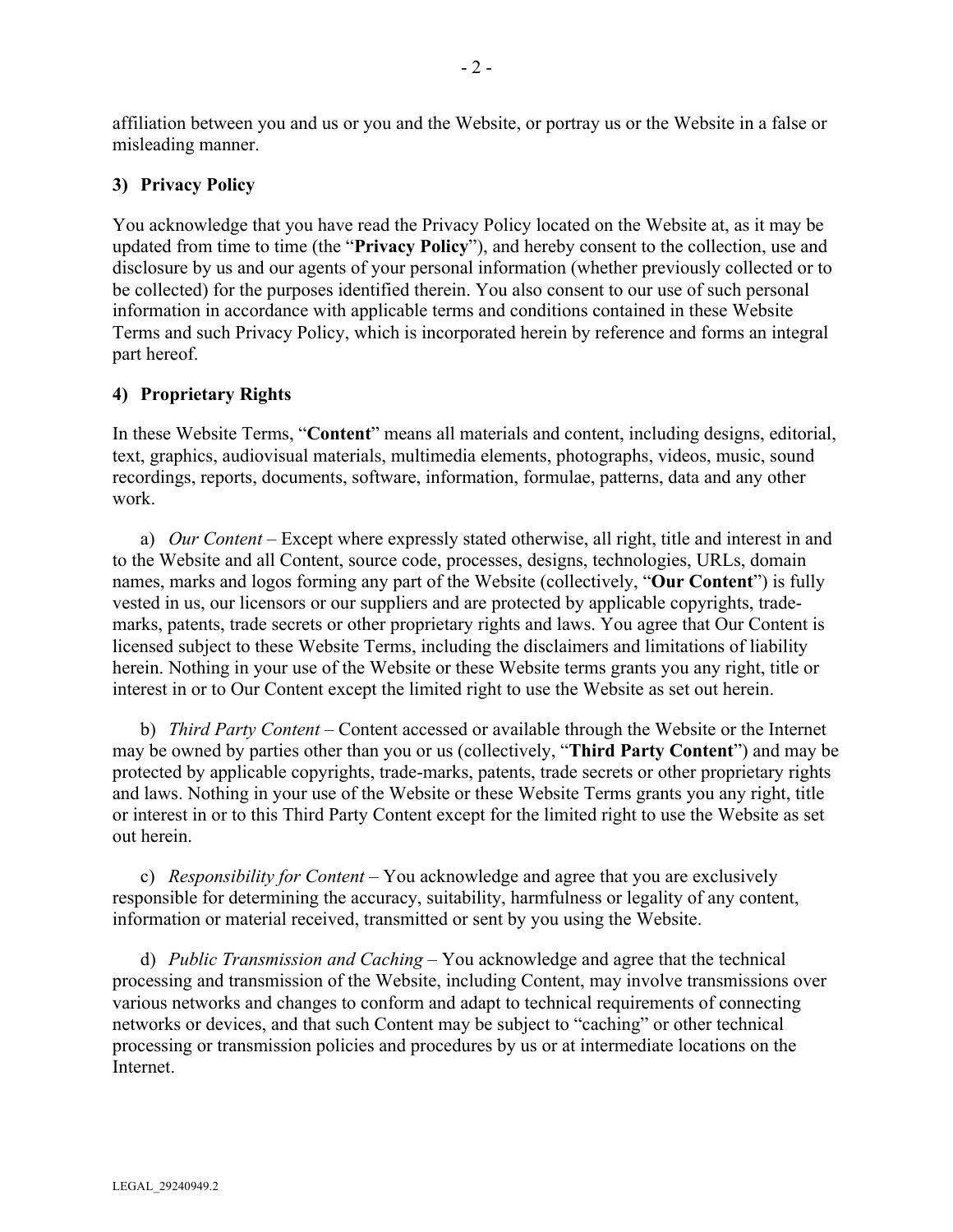e) *Advertising* – We shall have the right, without notice, to insert advertising data into the Website, so long as this does not involve our transmission of any of your personal information in contravention of the Privacy Policy. If you elect to have any business dealings with any party whose products or services may be advertised on the Website, you acknowledge and agree that such dealings are solely between you and such advertiser and we will not be a party to, or have any responsibility or liability related thereto. You acknowledge and agree that no such advertising may be construed as an endorsement by us of any such products or services advertised.

f) *Feedback* – All right, title and interest in and to comments, ideas, suggestions and impressions of the Website and our products given by you to us (collectively, the "**Feedback**") is and shall be deemed to be our property and, by submitting Feedback to us, you agree that you thereby assign to us all right, title and interest to such Feedback to us.

g) *Compliance and Complaints* – We do not have any obligation to censor or review any Third-Party Content or to monitor use of the Website. However, you agree that we may, without notice or liability, disclose to third parties any of your information, monitor use of the Website and monitor, review and retain any Content, if we believe in good faith that such activity is reasonably necessary to provide the Website to customers, ensure adherence to or enforce these Website Terms, comply with any laws or regulations, respond to any allegation of illegal conduct or claimed violation of third party rights, or protect us or others. If we receive a complaint relating to use of the Website by you, you acknowledge and agree that we may, in our sole and absolute discretion and without notice or liability, investigate the complaint, and restrict, suspend or terminate your access to the Website.

#### **5) Acceptable Use and Prohibitions**

Without limiting the generality of anything else contained in these Website Terms, you agree that you will not, in connection with the Website, directly or indirectly do or permit any of the following:

a) scan or probe another computer system, obstruct or bypass computer identification procedures or engage in unauthorized computer or network trespass without the express permission of the owners of such computer systems;

b) forge headers or otherwise manipulate any protocols or identifiers used in any system or protocol in such a manner to disguise the origin of any data transmitted using the Website;

c) impersonate or falsely represent your association with any person, including a representative of us;

d) disrupt or threaten the integrity, operation or security of any service, computer or any Internet system;

e) disable or circumvent any access control or related process or procedure established with respect to the Website;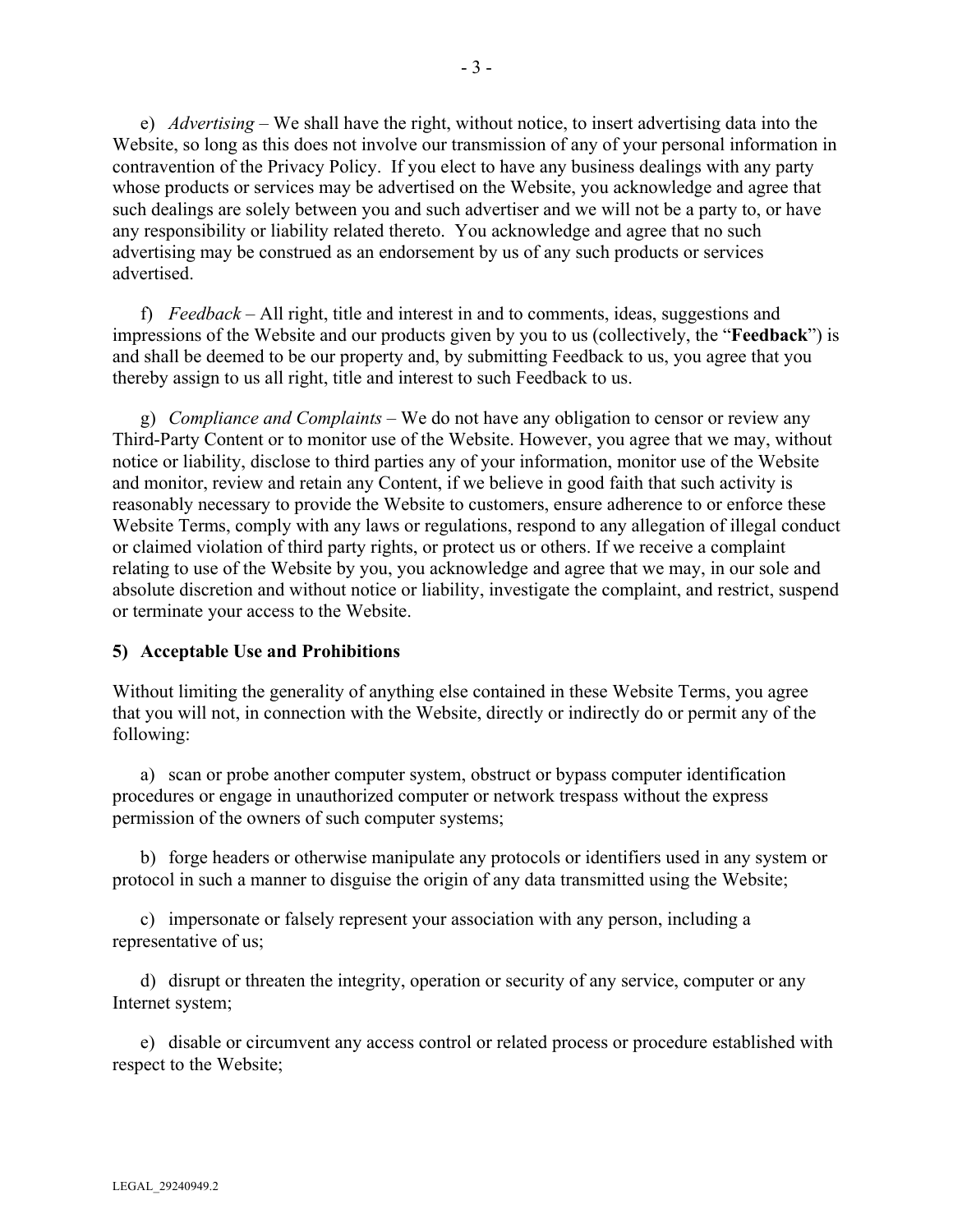f) sublicense, share, resell, reproduce, copy, distribute, redistribute, or exploit for any commercial purposes (except for your internal, personal, non-commercial purposes), any portion of, use of or access to, any Website, except where expressly authorized by us;

g) harvest, scrape, extract, gather, collect, or store personal information about others without their express consent; or

h) harvest, scrape, or use any robot, spider, crawler, script or other automated means or interface not provided by us to access the Website or to extract data, collect information or otherwise interact with the Website.

#### **6) Disclaimers, Limits of Liability and Indemnities**

a) *Your Acknowledgement* – You acknowledge and agree that (i) all use of the Website provided by us is at your own risk, (ii) the Content that you may access while using the Website may contain links to other websites, which are provided solely as a convenience to you and the inclusion of any such link does not imply endorsement, investigation or verification by us of such websites or the information contained therein, and (iii) all products and services provided under these Website Terms are provided on an "as is" and "as available" basis.

b) *Disclaimer of Warranties* – We make no conditions, warranties or representations about the suitability, reliability, usability, security, quality, capacity, performance, availability, timeliness or accuracy of the Website. We expressly disclaim all conditions, warranties and representations, express, implied or statutory, including implied conditions or warranties of merchantability, fitness for a particular purpose, durability, title and non-infringement, whether arising by usage of trade, by course of dealing, by course of performance, at law, in equity, by statute or otherwise howsoever.

c) *No Liability* – Notwithstanding any other provision of these Website Terms, in no event will we, our affiliates, our sponsors, our partners, the municipalities engaged in the events described on the Website, or our respective controlling parties, agents, employees, suppliers, licensors, resellers or distributors (collectively in these disclaimers and limitations, "**we**" or "**us**") be liable for any direct, indirect, special, incidental, consequential or punitive damages, or any other damages or losses whatsoever, including damages for loss of profits, goodwill, opportunity, earnings, use or data, arising directly or indirectly from or related to these Website Terms or the Website, or any Content or software in connection therewith, regardless of the cause of action and even if one or more of us have been advised of the possibility of such damages or losses, or if such damages or losses would be reasonably foreseeable.

d) *Applicability* – Some jurisdictions prohibit the disclaimer of certain warranties or conditions or the limitation of certain types of liability. In such circumstances, to the extent that such prohibitions prohibit any exclusions and limitations in these Website Terms, such exclusions and limitations will not apply to you strictly to the extent necessary to make these Website Terms consistent with such prohibitions.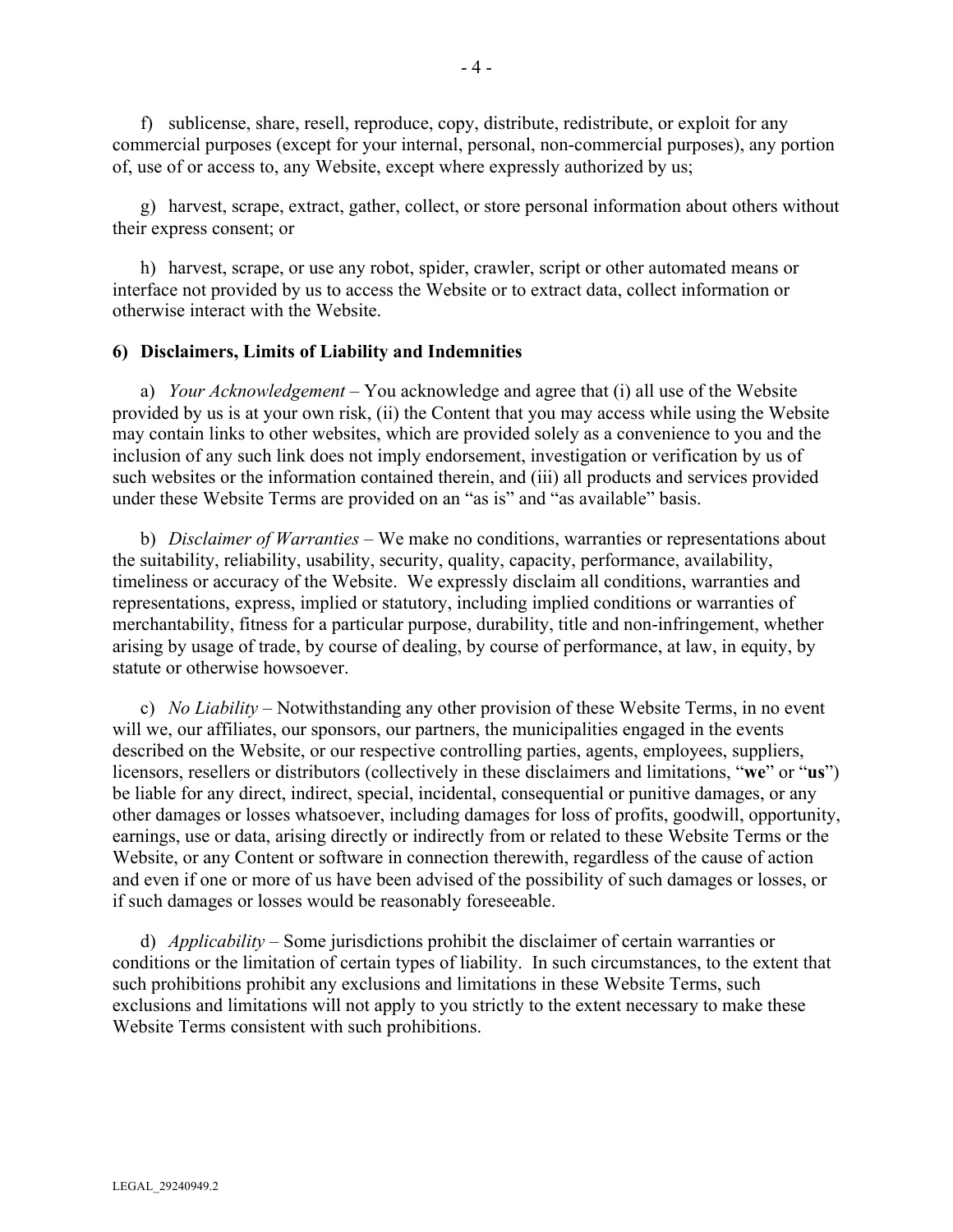#### **7) General Provisions**

a) *Interpretation* – In these Website Terms, (i) the captions and headings are for convenience only and do not constitute substantive matter and are not to be construed as interpreting the contents of these Website Terms, (ii) the word "**including**", the word "**includes**" and the phrase "**such as**", when following a general statement or term (whether or not nonlimiting language such as "without limitation" or "but not limited to" or other words of similar import are used with reference thereto), is not to be construed as limiting, and the word "**or**" between two or more listed matters does not imply an exclusive relationship between the matters being connected, (iii) all references to website addresses or URLs shall also include any successor or replacement websites containing substantially similar information as the referenced website(s), and (iv) any monetary amounts expressed are in Canadian dollars.

b) *Waiver of Rights and Remedies* – Our failure to insist upon or enforce strict performance of any provision of these Website Terms will not be construed as a waiver of any provision or right. Neither the course of conduct between you and us nor trade practice shall act to modify any provision of these Website Terms. Our rights, powers and remedies in these Website Terms, including without limitation the right to suspend, restrict or terminate your access to any portion of the Website, are cumulative and in addition to and not in substitution for any right, power or remedy that may be available to us at law or in equity.

c) *Severability* – If any provision of these Website Terms is determined to be invalid or unenforceable in whole or in part, such invalidity or unenforceability will attach only to such provision or part thereof and the remaining part of such provision and all other provisions hereof will continue in full force and effect.

d) *Governing Law and Jurisdiction* – These Website Terms and the rights of the parties hereto are governed by, and will at all times be construed in accordance with, the laws in force in the Province of British Columbia and the laws of Canada applicable therein, without reference to its conflict of laws principles. You hereby irrevocably consent to the jurisdiction of the courts of the Province of British Columbia in connection with any matter arising out of or in connection with these Website Terms.

e) *Assignment and Inurement* – We may at any time assign our rights and obligations under these Website Terms, in whole or in part, without notice to you. These Website Terms will inure to the benefit of and bind you and us and our respective personal and legal representatives, successors and permitted assigns.

f) *Survival* – All provisions that, by their meaning or nature, are intended to survive termination or expiry of these Website Terms shall survive termination or expiration of these Website Terms.

g) *Relationship* – You agree that no joint venture, partnership, employment or agency relationship exists between us and you as a result of these Website Terms or your use of the Website.

h) *Entire Agreement* – These Website Terms, as amended from time to time, including any and all documents, websites, rules, terms and policies referenced herein, constitutes the entire